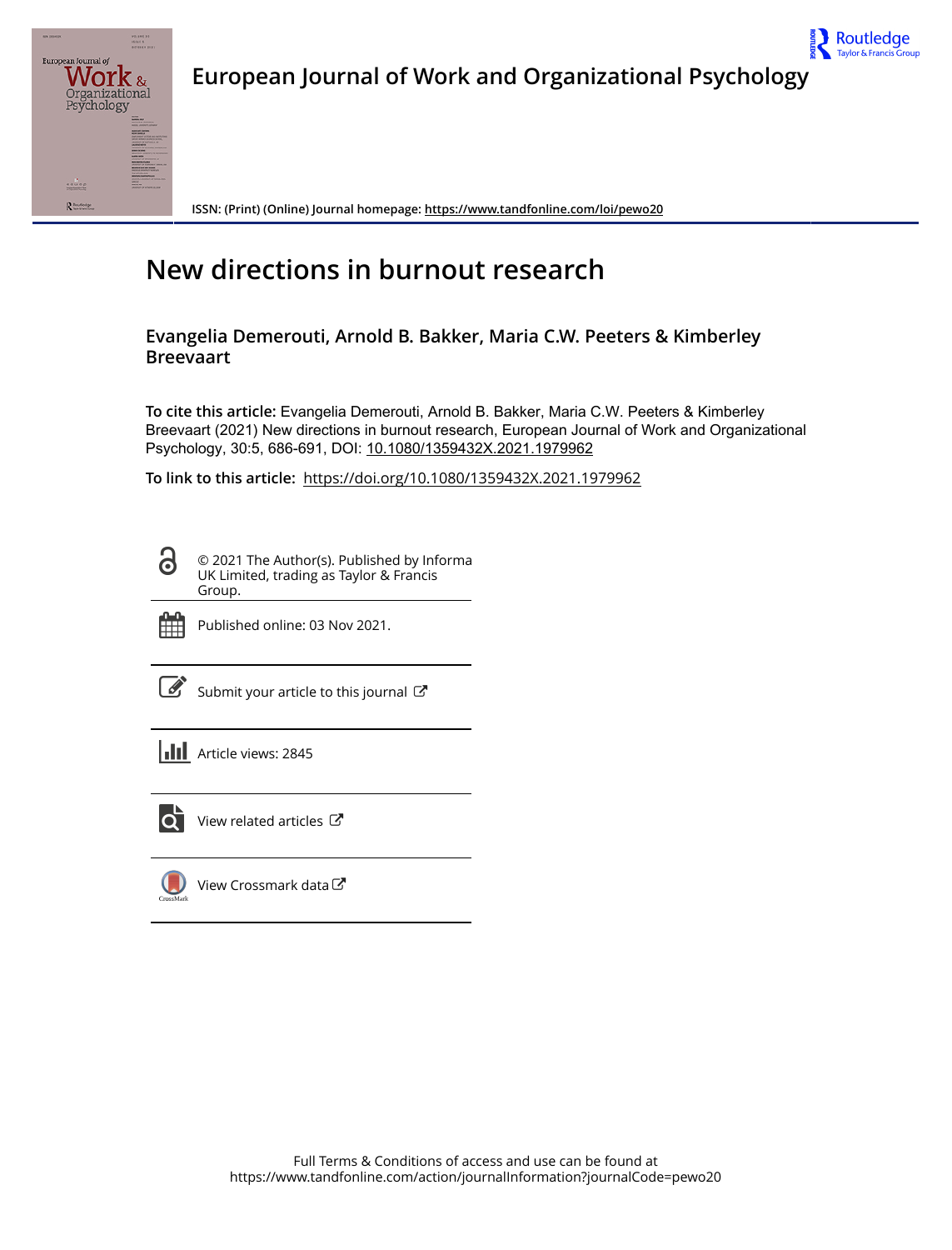# outledge? سے<br>Taylor & Francis Group

# **New directions in burnout research**

Evangelia Demerouti<sup>a,[b](#page-1-0)</[s](http://orcid.org/0000-0001-7383-686X)up>, Arnol[d](#page-1-1) B. Bakker **D**<sup>b[,c](#page-1-1)</sup>, Maria C.W. Peeters **D**<sup>d</sup> and Kimberley Breevaart **D**<sup>[c](#page-1-1)</sup>

<span id="page-1-1"></span><span id="page-1-0"></span>ªDepartment of Industrial Engineering & Innovation Sciences, Eindhoven of University of Technology, Eindhoven, The Netherlands; <sup>b</sup>University of Johannesburg, Johannesburg, South Africa; 'Erasmus University Rotterdam, Rotterdam, The Netherlands; <sup>a</sup>Utrecht University, Utrecht, The **Netherlands** 

#### **ABSTRACT**

Burnout is a phenomenon that has received considerable research attention in the past 50 years. As such, there is advanced knowledge on its prevalence, conceptualization, predictors, and outcomes. Although the literature has advanced, research on burnout is still topical. Burnout originated in the seventies but remains a contemporary problem because of persistent environmental stressors and challenges for employees and organizations as a whole. The current special section aims to stimulate knowledge on unresolved issues by bringing together contributions related to 1) the role of cognition in burnout research, 2) the development of burnout over time, 3) contextual antecedents of burnout, and 4) the prevention of and recovery from burnout. It is our hope that we will see more high-quality research and evidence-based practice related to burnout.

<span id="page-1-9"></span>Although work is an important activity through which individuals may satisfy their basic psychological needs, the experience of work can sometimes become so overwhelming that it leads to job burnout – a combination of chronic exhaustion and a negative, cynical attitude towards work. Using the 2015 data of the European Working Conditions Survey, Schaufeli ([2018](#page-6-0)) found that the prevalence of burnout was 10% for the European workforce, and 17% for workers in non-European countries. Another large study conducted around the same time in the United States showed that 28% of the millennials felt frequently or constantly burned-out, compared to 21% of all workers that belonged to older generations (Pendell, 2018). Although the referenced studies used imperfect measures and operationalized burnout only through the exhaustion component, these percentages illustrate that burnout affects millions of individuals and represents a fundamental challenge in working life.

# **Where does burnout research stand?**

<span id="page-1-6"></span>The term burnout was introduced in the 1970s by Herbert Freudenberger to describe the gradual emotional depletion and loss of motivation he observed among people who had volunteered to work for aid organizations. Around the same time, Christina Maslach and her colleagues interviewed human services workers in California to find out how they were coping with client-related stressors (Maslach & Jackson, [1981\)](#page-6-1). The human services workers used the term "burnout" and indicated that they experienced feelings of exhaustion, had developed negative attitudes towards their clients (depersonalization), and often felt that they lacked the professional competence needed to help their clients (Schaufeli et al., [2009\)](#page-6-2). Originally, <span id="page-1-7"></span>scholars assumed that burnout was a response to chronic emotional and interpersonal or social stressors at work (Maslach et al., [2001\)](#page-6-3). However, the idea that burnout is exclusively found in the human-services sector was rejected in the 1990s. Since then, scholars have adapted a more general conceptualization and operationalization of burnout to make it applicable to workers in all kinds of occupations – including those outside the human services (Demerouti et al., [2003;](#page-5-0) Leiter & Schaufeli, [1996](#page-6-4); Shirom & Melamed, [2006\)](#page-6-5).

<span id="page-1-11"></span><span id="page-1-8"></span><span id="page-1-5"></span><span id="page-1-4"></span><span id="page-1-3"></span><span id="page-1-2"></span>As is often the case in thriving research areas, after 50 years of research, there is still no consensus about how burnout should be conceptualized and measured. A recent review by Canu et al. [\(2021\)](#page-5-1) shows that no less than 13 different definitions of occupational burnout were published between 1974 and 2019. Despite the wide variety of burnout definitions, there is common ground regarding the concept. Most scholars agree that exhaustion is the core constituting and necessary component of burnout. To illustrate, exhaustion was mentioned in 12 of the 13 definitions that are presented in the forementioned review. However, the nature of the exhaustion is still debated. Does burnout refer to emotional exhaustion, physical exhaustion, cognitive exhaustion, or a combination of these? In a similar vein, research has by now consistently linked burnout to some kind of cognitive impairment (Deligkaris et al., [2014\)](#page-5-2). Some researchers regard cognitive weariness (having slow thinking processes and reduced mental agility) as a main dimension of burnout (Shirom et al., [2006](#page-6-6)). On top of that, several studies have shown that burnout patients continue to suffer from some form of cognitive decline for a long time (i.e., Oosterholt et al., [2016;](#page-6-7) Van Dam et al., [2012](#page-6-8)). Taken together, notwithstanding the fact that there seems some agreement among experts that burnout is at least about feeling exhausted

<span id="page-1-10"></span>© 2021 The Author(s). Published by Informa UK Limited, trading as Taylor & Francis Group.

This is an Open Access article distributed under the terms of the Creative Commons Attribution-NonCommercial-NoDerivatives License (http://creativecommons.org/licenses/by-nc-nd/4.0/), which permits non-commercial re-use, distribution, and reproduction in any medium, provided the original work is properly cited, and is not altered, transformed, or built upon in any way.

# **ARTICLE HISTORY**

Received 24 August 2021 Accepted 9 September 2021

#### **KEYWORDS**

Burnout; conceptualization; cognitive impairment; job demands–resources theory; prevention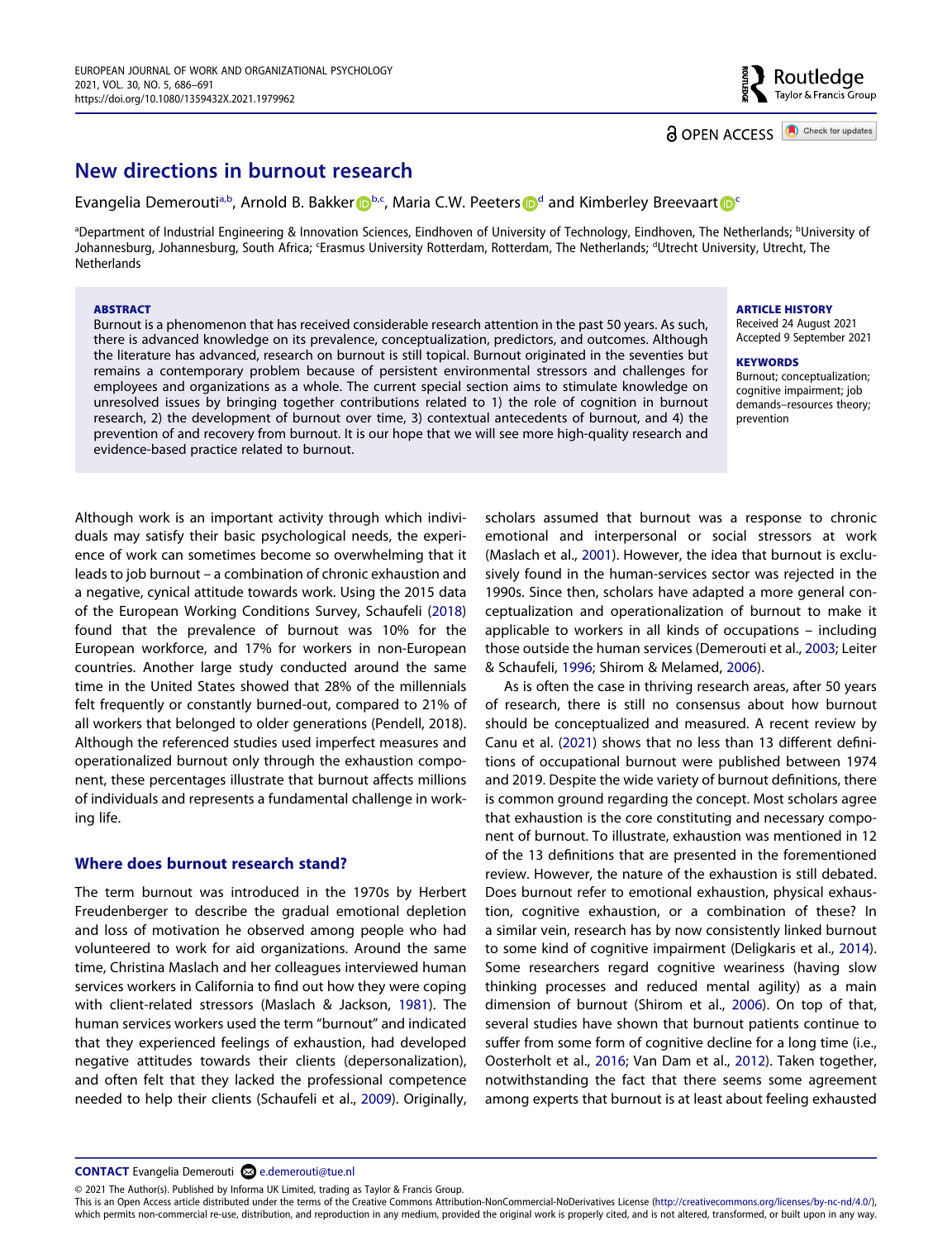and impaired cognitive functioning, it seems that the discussion about what burnout constitutes has not yet reached a conclusion.

The relevance of burnout should not only be highlighted by its prevalence but also by its outcomes which can be both on the individual and the organizational level. On the individual level, burnout can have long-term effects on the health of the victims, as for instance, several studies have shown that those with high levels of burnout had a higher rate of hospital admissions for cardiovascular problems (Ahola & Hakanen, 2014; Toker et al., 2005; Toppinen-Tanner, Ahola, Koskinen & Väänänen, 2009) and a greater risk for mental health problems (Ahola & Hakanen, 2014). On the organizational level, burnout can lead among others to lower productivity, and reduced effectiveness, job satisfaction and commitment to both the job and organization (Van Bogaert et al., 2010; Williams, Manwell, Konrad & Linzer, 2007). Moreover, burnout has also been associated with absenteeism, the intention to leave the job and actual personnel turnover (Laschinger, Wong & Grau, 2012; Leiter & Maslach, 2009). What might even be more troublesome for organizations is the evidence that burnout can be contagious among colleagues (Bakker, Le Blanc, Schaufeli, 2005; Bakker, Westman & Schaufeli, 2007). Thus, research of the past decades has produced a wealth of knowledge on the predictors and outcomes of burnout.

<span id="page-2-5"></span><span id="page-2-3"></span><span id="page-2-1"></span>Maslach et al. ([1996](#page-6-9)) introduced the Six Areas of Worklife Model in an attempt to structure the large number of studies on organizational risk factors for burnout. The model suggests that burnout may arise from a chronic mismatch between employees and their work setting in terms of the following six areas: workload, control, reward, community, fairness, and values. This approach emphasizes the importance of looking at workers in context, rather than just looking at individual or situational factors (Maslach et al., [2001](#page-6-3)). The most frequently used theory to explain the causes and consequences of burnout is arguably Job Demands-Resources (JD-R) theory (Demerouti et al., [2001](#page-5-3); Bakker & Demerouti, 2017). Accordingly, burnout is the result of two independent processes: a health impairment process and a (reduced) motivational process. The health impairment process departs from high or badly designed job demands, which are defined as those aspects of the job that require considerable employee effort and may therefore result in physical or psychological costs (Bakker & Demerouti, [2014](#page-5-4)), such as high workload, long work hours, or conflicts with colleagues. The motivational process departs from job resources, which are those aspects of work that are energizing, facilitate goal achievement, and enable personal development (Bakker & Demerouti, [2014](#page-5-4)), such as social support, developmental opportunities, and task variety. Whereas exhaustion is the core outcome in the health impairment process, cynicism or disengagement is the core outcome of lacking job resources in the motivational process. Based on reviews and meta-analyses, it can be concluded that a high workload (i.e., work pressure, time pressure, work-home interference) and a lack of resources (i.e., social support, feedback, autonomy) are among the most important factors that can cause burnout (Alarcon, 2011; Schaufeli & Bakker, 2020). However, this research is generally cross-sectional and based on self-reports, which has evident limitations (Althubaiti, [2016](#page-5-5)).

## **Why burnout research remains topical**

The interest in burnout has persisted over 50 years but in our view it is still timely and topical. A search in Google scholar results in more than 1.22 million hits (April, 2021; excluding references). However, there is a downward publication trend as the hits from 2017 to 2020 are reducing per year (2017: 51,300 hits; 2018: 41,600 hits; 2019 40,400 hits; 2020; 40,000 hits). Although burnout is so broadly researched, it has only recently been recognized as an occupational phenomenon by the World Health Organization in the International Categorization of Diseases (ICD-11; WHO, 2019). It is not classified as a medical condition but the definition of WHO follows the threedimensional conceptualization of Maslach et al. [\(2001\)](#page-6-3). This is a first step forward, but also raises important theoretical and practical questions given the ongoing debate about the conceptualization and definition of burnout.

<span id="page-2-2"></span>Recent economic problems in Europe highlight another reason why high-quality research on burnout is topical. The economic problems in Europe have impacted organizational life by putting pressure on employees to handle more job demands with fewer resources (a condition that increases the risk of burnout). There is evidence that the relationship between job characteristics and well-being is dependent not just on individual differences or micro-organizational contexts, but potentially also on macro-economic factors (Daniels et al., [2007](#page-5-6)). Moreover, macro-economic and institutional factors may influence the development of job resources in different countries (Holman, [2013\)](#page-6-10). Theoretically, there is growing interest in understanding how micro- and macro-organizational contexts may influence worker well-being and performance (Van Veldhoven & Peccei, [2015](#page-6-11)). Given recent economic and political upheavals in Europe, understanding which aspects of one's job are important for well-being in different economic contexts has a clear interest across different European countries, and worldwide.

<span id="page-2-7"></span><span id="page-2-4"></span>In a highly competitive global market, organizational decision-makers need answers to the question which organizational policies help to protect employee well-being and prevent burnout, while simultaneously ensuring work engagement and productivity. For instance, there are indications that interventions to improve job design should be based on assessments and redesign of the characteristics tailored to specific organizational and job function contexts and without a strict preconception of which job characteristics to target. This happens by means of job crafting where individuals learn to adjust their job characteristics themselves (e.g., Van den Heuvel et al., [2015](#page-6-12)). The bottom-up job crafting approach forms a sharp contrast with other approaches, favoured by national and EU policy bodies, based on standardized assessments and a predefined list of job characteristics to re-design. The tailoring of job characteristics assessments and interventions to specific contexts also provides challenges to scientific orthodoxy that seemingly requires the use of standardized instruments to cumulatively and incrementally build knowledge.

<span id="page-2-6"></span><span id="page-2-0"></span>Due to socioeconomic reasons and its prevalence, burnout remains an issue that does and should concern both research and practice. Researchers should be concerned with burnout, because although there are many studies on burnout, there are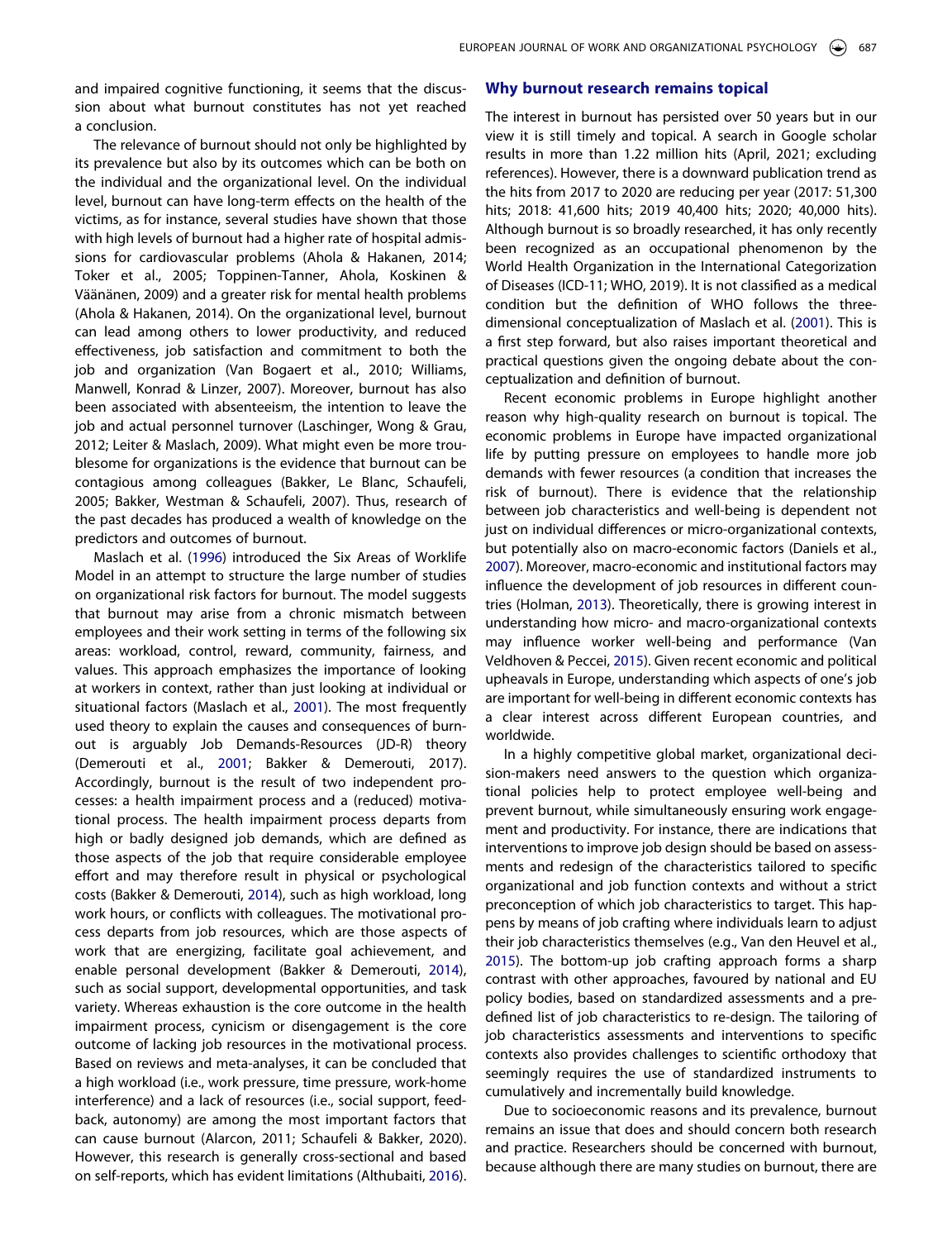<span id="page-3-0"></span>only a few seminal academic publications on burnout. These publications mainly refer to reviews and meta-analyses (e.g., Alarcon et al., [2009;](#page-5-7) Maslach et al., [2001](#page-6-3)) instead of empirical studies that apply elaborate research designs that can uncover the complexity of burnout integrating, for example, (quasi-) experimental research, multiple physiological and behavioural indicators, and repeated measures to uncover its development, changing nature, etc. Such high-quality research will not only have important scientific but also practical implications as it can inform practice to implement evidence-based approaches to burnout. Up to now, we observe that each consultancy firm follows their own approach (to diagnose, counsel, treat, coach, or prevent burnout), with questionable or at least unclear effectiveness. An evidence-based and scientific approach to burnout and high-quality research designs are important since we observe a gap between the knowledge and approaches of academics and practitioners. If burnout scholars do not talk to individuals with burnout and burnout practitioners do not read scientific literature on burnout, the puzzle of burnout cannot be solved.

# **Unresolved issues in burnout research**

Even though we already know a lot about burnout, there are still several unresolved issues in burnout research. In the following, we discuss several issues that we believe have not yet been resolved and therefore deserve more research.

#### *Conceptualization and diagnosis of burnout*

<span id="page-3-4"></span><span id="page-3-3"></span><span id="page-3-2"></span><span id="page-3-1"></span>In line with the WHO conceptualization, burnout has been approached as a multidimensional concept. The proposed conceptualization of burnout is based on Maslach et al.'s ([1996](#page-6-9)) framework, but the instrument based on this conceptualization has not been developed for diagnostic purposes. Not surprisingly, we do not know the "tipping point" beyond which the score on the burnout instrument signals a clinical disease and thus, we do not know how to differentiate between mild burnout symptoms (i.e., those potentially at risk) and the burnout syndrome (Bauernhofer et al., [2018;](#page-5-8) Schaufeli et al., [2001](#page-6-13)). Added to this debate is also the fact that clinical psychologists, who treat individuals with burnout, use different diagnostic tools/criteria than the instruments used by scholars in organizational psychology. In addition to this, there is a discussion on the overlap and the differences between burnout and depression. Like burnout, depression, next to depressed mood, is also characterized by complaints of fatigue and loss of energy (American Psychiatric Association, [2013\)](#page-5-9). Not surprisingly, Bianchi et al. ([2021](#page-5-10)) found in a meta-analysis of 14 studies that depression and the exhaustion component of burnout, as measured by Maslach et al.'s ([1996](#page-6-9)) instrument, overlap with a correlation of  $r = .80$ . Such tests, however, fail to understand burnout as an occupational syndrome which is caused by work (Bakker et al., [2000\)](#page-5-11), and is characterized by the simultaneous experience of a specific pattern of symptoms that are chronic. With this special section, we hope to help move the field of burnout research forward and stimulate academic debate regarding what constitutes burnout. The article of Van Dam (this issue) aims to contribute to this discussion.

# *Burnout and objective measures*

<span id="page-3-7"></span>Except for the study of Demerouti et al. ([2001](#page-5-3)), we are not aware of any other study that captures the various hypothetical causes of burnout using measures independent of job owners' appraisals. Thus, research on the causes of burnout can be criticized for being flawed by common method variance. Similarly, the empirical evidence in terms of outcomes indicates that as soon as burnout scores are linked to outcomes measured with other ratings than self-reports, the relationship becomes weak to nonsignificant. For instance, literature reviews show that the link between burnout and objective (or other-rated) performance outcomes is much weaker than the link between burnout and self-reported performance (e.g., Taris, [2006\)](#page-6-14). Moreover, although the meta-analytical correlations between exhaustion and performance are significant and negative, the evidence for the relationships between (a) depersonalization and reduced personal accomplishment and (b) job performance is inconclusive. Why is this the case? Can this be explained by measurement issues or theory (as long as individuals work, their performance may not be seriously affected)? Or is the lacking link between burnout and performance due to the fact that individuals with high burnout scores are usually not included in empirical research? It has also proven difficult to find biomarkers for burnout although some studies point to the possibility that dysregulation of the hypothalamic–pituitary–adrenal axis (which controls the release of cortisol) may be indicative of burnout (e.g., Marchand et al., [2014\)](#page-6-15).

#### <span id="page-3-6"></span>*Development of burnout over time*

<span id="page-3-5"></span>A second issue we do not fully understand yet is how burnout develops over time. As burnout develops gradually over time, there have been various attempts to specify the stages of its developmental process. One example is the 12-Stage Burnout Cycle (Freudenberger, [1970\)](#page-6-16), that describes a gradual decline in both psychological and physical burnout symptoms. Other examples are the Three Stages of Burnout (Girdin et al., 1991), the Four Stages of Burnout (Gorkin, 2004), and the Five Stages of Burnout (Miller & Smith, 1993) models – all of which suggest a sequential process of burnout with its corresponding symptoms. The last developmental model worth mentioning has been proposed by Ekstedt and Fagerberg (2005), who interviewed people suffering from burnout. The resulting model consists of eight constituents: an inner incentive or a drive for life; feeling responsible for an increasing workload and the lack of time spent with family; threatened self-image due to failure; cutting off everything that interfered with their struggle; bodily and psychological manifestations; overwhelming fatigue; and reaching the bottom line or inability to see any meaning in life. These models underline the reasoning that even though employees might suddenly experience burnout, the syndrome does not develop overnight. Moreover, as illustrated by Escartin et al. (this issue), the emotional exhaustion experienced by individual employees and work units as a whole may result from a poor psychosocial safety climate. Such a climate evolves slowly over time, and signals that management does not prioritize employee health.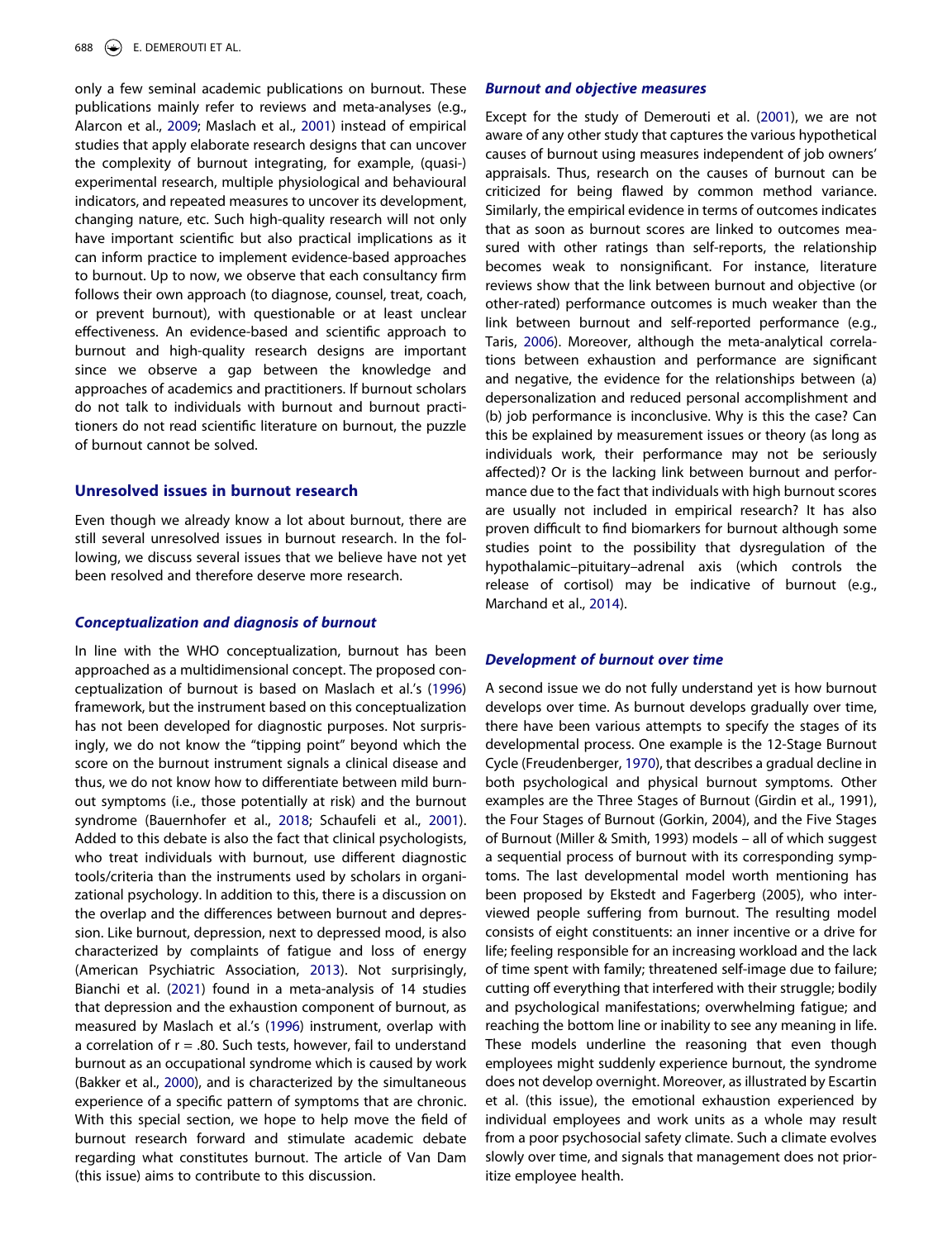<span id="page-4-8"></span><span id="page-4-5"></span>To empirically study the development of burnout over time, longitudinal research is needed. Over the years, burnout has occasionally been studied using longer term longitudinal e.g., three years (e.g., Hakanen et al., [2008\)](#page-6-17) and daily diary designs (e.g., Xanthopoulou & Meier, [2014\)](#page-6-18). Although these studies indicate that burnout fluctuates both between and within persons, there is still lack of empirical evidence regarding how burnout develops over time and whether it represents a longterm or short-term, linear or non-linear developing experience. It is conceivable that people who are confronted with high job demands first show fluctuating levels of burnout symptoms – since they still manage somehow to cope with their job demands – and that later they show more stable high levels of (chronic) burnout. In this special issue, Mäkikangas and her colleagues identified three development profiles of burnout symptoms using 8-year longitudinal data.

#### *Burnout prevention*

<span id="page-4-7"></span><span id="page-4-1"></span>A central problem in the burnout literature is that interventions to effectively prevent and reduce burnout are often advocated, but rarely designed and studied. Most interventions published today focus on stress reduction among individuals who suffer from burnout, through relaxation, mindfulness, and cognitive behavioural therapy (Maslach et al., [1996](#page-6-9)). The core aim of these interventions is symptom control and stress relief. Since these interventions do not remove the causes of burnout, they do not qualify as effective solutions for burnout. Since there is overwhelming evidence that burnout is the result of a combination of high job demands and low job resources, organizations should try to redesign their workplaces and optimize job characteristics. Adjusting the job demands and job resources at the organizational level will improve the work engagement of all employees and will safeguard against daily job stress and chronic burnout. Systematic research on how to conduct such interventions and how effective they are for various contexts and groups of employees is still lacking (Tetrick & Winslow, [2015\)](#page-6-19). Another possible way forward is to build on recent evidence showing that those who score higher on burnout respond differently to short-term job demands (Bakker & Costa, [2014;](#page-5-12) Meier et al., 2014) and have more difficulty to cope in an adaptive way – for example, by using recovery and job crafting strategies (Bakker & De Vries, 2021). These findings clearly indicate that interventions should be tailored to the employees involved (see also van Dam's article in this special issue on the treatment of clinical burnout). Future research could test adjusted job crafting interventions for individuals scoring high on burnout, with, for example, more attention for optimizing demands (Demerouti & Peeters, 2018), and alternative energy management, leisure crafting, and recovery strategies (Op den Kamp et al., 2018; Petrou & Bakker, 2017). Since individuals with high levels of burnout have limited energy resources, it would also be interesting to test the effectiveness of selection, optimization, and compensation strategies (Demerouti, [2015](#page-5-13)). How can those with high levels of burnout select work tasks that are least straining? What are possible individualized ways to optimize the work context or job design and compensate work-related effort? These are important questions that should be answered in future intervention studies. One of the articles in this special issue (de Vries et al., 2021) examines the effectiveness of an exercise intervention to combat fatigue.

### *Burnout recovery*

<span id="page-4-0"></span>A final unresolved issue refers to the tertiary prevention of burnout: how we can best help burned-out individuals? Current research and practice lack solid knowledge about effective treatment of burnout. Most of the intervention studies that have been published concern preventive interventions at the individual level. A number of meta-analyses show that these types of interventions (such as relaxation and cognitive behavioural interventions) have small but consistent effects (e.g., Maricutoiu et al., 2016; Lancu et al., 2018). The evidence for interventions focusing on treating employees who really suffer from burnout, is very limited. Ahola et al. ([2017](#page-5-14)) only found four studies with a solid design that were based on employees with severe burnout complaints, and none of these showed a positive effect. It is still unclear what are theoretically grounded and evidence-based best-practice guidelines for interventions to reduce burnout levels of individuals and groups particularly after they have developed burnout. Research on re-integration of employees with longterm sickness absence due to mental health problems including burnout, shows that the majority of re-integration interventions exclusively uses cognitive behavioural therapy. Although this may be sufficient to reduce psychological symptoms, it is not sufficient to help people re-integrate to work (Blonk et al., [2006](#page-5-15); Ejeby et al., [2014\)](#page-5-16). Not surprisingly, the effectiveness of these types of interventions is not yet convincing (Finnes et al., [2019](#page-6-20)). Adding work-related exercises to the therapy sessions (e.g., making a reintegration plan, a problem analysis of the work situation) showed that patients who followed such a treatment returned to work faster than patients who followed traditional cognitive behavioural therapy (Lagerveld et al., [2012\)](#page-6-21). This indicates that burnout recovery will need to happen through both job (re)design and symptom treatment (see also van Dam's (2021) article in this special issue).

#### <span id="page-4-6"></span><span id="page-4-4"></span><span id="page-4-2"></span>**What is this special issue about?**

<span id="page-4-3"></span>The six papers in this special issue address some of the previously mentioned unresolved issues. They are related to 1) the role of cognition in burnout research, 2) the development of burnout over time, 3) contextual antecedents of burnout, and 4) the prevention of and recovery from burnout. First, using a two-wave study with one-year time lag among employee-colleague dyads, Lemonaki, Xanthopoulou, Bardos, Kardemas, and Simos (this issue) demonstrate that burnout is related to lower performance on working memory and inhibition capacity. In addition, burnout also related to more cognitive failures over time, while reduced cognitive flexibility associated with higher burnout over time. The paper by Kulikowski (this issue) challenges the view that burnout merely impairs cognitive functioning. He builds a theoretical model in which cognitive ability reduces burnout by fostering job resources and buffering cognitive job demands. Second,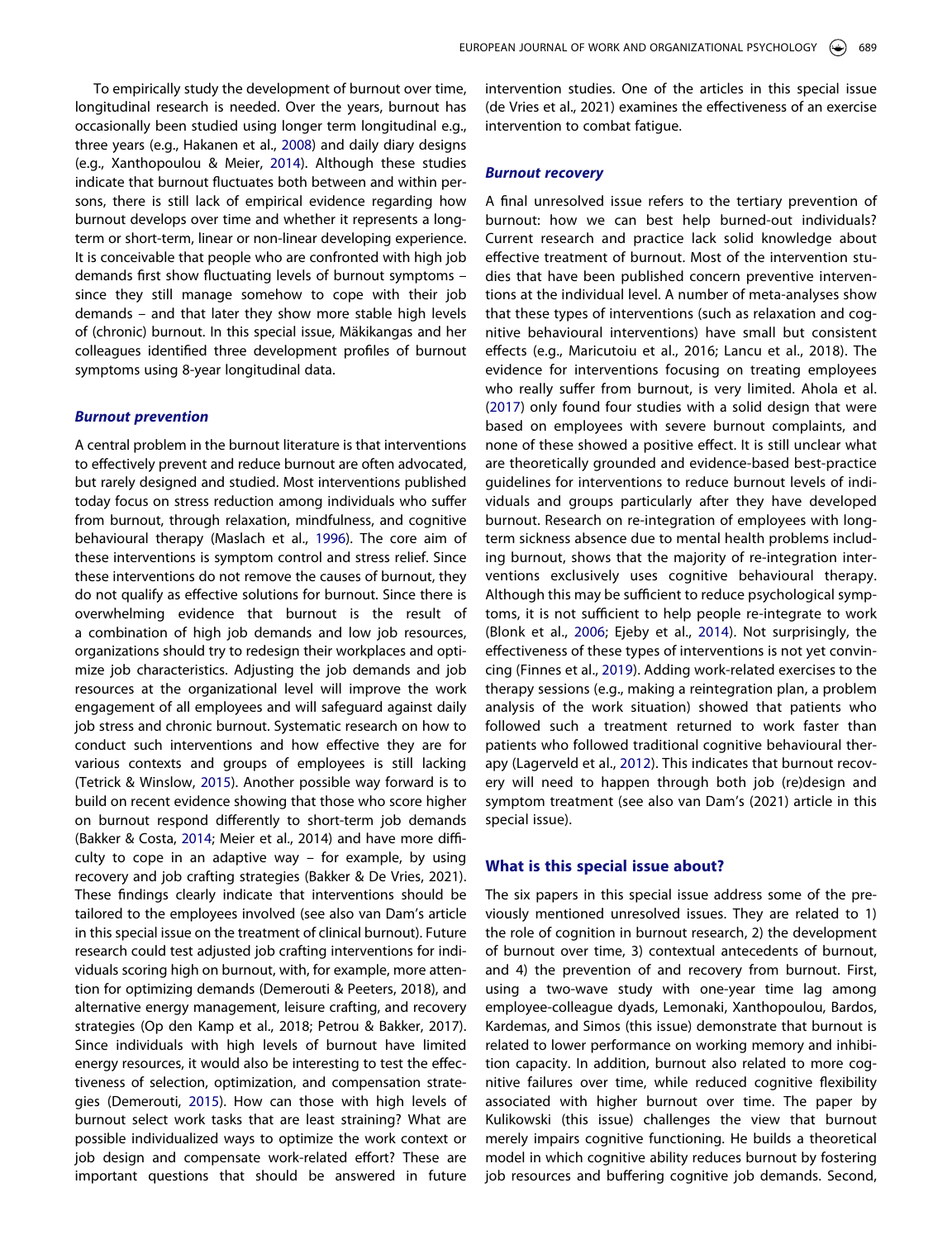the article of Makikangas, Leiter, Kinnunen, and Feldt (this issue) focusses on the development of burnout over time. Using latent profile analysis of 8-year longitudinal data with 5 measurement points they identify three development profiles of burnout symptoms: 1) stable, low burnout (78%), exhaustion instigated, increasing burnout (12%), and 3) cynicism and reduced professional efficacy dominated, inverted U-shaped burnout (10%). Van Dam (this issue), in his theoretical paper on the diagnosis, classification, and treatment of clinical burnout, argues that clinical burnout is not a linear process, but like many biological processes, a process with qualitatively different phases. These different phases include the lack of recovery, changes in stress physiology, chronic stress symptoms, pseudo psychopathology, and clinical burnout. Third, Escartin et al. (this issue) tested a multilevel model (i.e., unit- and individual level) of the contextual antecedents of burnout. In two different studies, they found that psychological safety climate was negatively related to workplace bullying and workplace bullying was positively related to employees' emotional exhaustion. Finally, de Vries, van Hooff, Geurts, and Kompier (this issue) developed and tested an exercise intervention for fatigued employees, consisting of two groups who either received a 6-week exercise intervention or were placed on the wait list. Participants in the exercise condition went for a one-hour low intensity run supervised by a trainer twice per week and once per week by themselves. Using latent growth curve modelling, de Vries and colleagues found that exposure to the exercise intervention was not related to the development of fatigue during the intervention. They did find that a minimum exposure to the exercise intervention needed was 3 weeks to observe changes in fatigue. Relatedly, in his theoretical paper on clinical burnout, van Dam (this issue) argues that work and organizational psychologists should adjust their interventions to the various burnout risk profiles; those with mild stress symptoms could benefit from stress management programme whereas individuals with excessive perseverance may be better off with a healthy lifestyle program. These early interventions are important, because – as Van Dam argues – recovery from clinical burnout may take more than a year. He outlines the three phases that can be distinguished in the treatment of clinical burnout, which are 1) crisis, 2) recovery of the stress system, and 3) prevention and learning from the past.

# **ORCID**

Arnold B. Bakker **http://orcid.org/0000-0003-1489-1847** Maria C.W. Peeters **in** http://orcid.org/0000-0001-7383-686X Kimberley Breevaart **in** http://orcid.org/0000-0002-8789-9447

# **References**

- <span id="page-5-14"></span>Ahola, K., Toppinen-Tanner, S., & Seppanen, J. ([2017](#page-4-0)). Interventions to alleviate burnout symptoms and to support return to work among employees with burnout: Systematic review and meta-analysis. *Burnout Research*, *4*, 1–11. <https://doi.org/10.1016/j.burn.2017.02.001>
- <span id="page-5-7"></span>Alarcon, G., Eschleman, K. J., & Bowling, N. A. [\(2009\)](#page-3-0). Relationships between personality variables and burnout: A meta-analysis. *Work and Stress*, *23*  (3), 244–263. <https://doi.org/10.1080/02678370903282600>
- <span id="page-5-5"></span>Althubaiti, A. [\(2016\)](#page-2-0). Information bias in health research: Definition, pitfalls, and adjustment methods. *Journal of Multidisciplinary Healthcare*, *9*, 211–217. <https://doi.org/10.2147/JMDH.S104807>
- <span id="page-5-9"></span>American Psychiatric Association. [\(2013](#page-3-1)). *Diagnostic and statistical manual of mental disorders* (5th ed.).
- <span id="page-5-12"></span>Bakker, A. B., & Costa, P. ([2014](#page-4-1)). Chronic job burnout and daily functioning: A theoretical analysis. *Burnout Research*, *1*(3), 112–119. [https://doi.org/](https://doi.org/10.1016/j.burn.2014.04.003) [10.1016/j.burn.2014.04.003](https://doi.org/10.1016/j.burn.2014.04.003)
- <span id="page-5-4"></span>Bakker, A. B., & Demerouti, E. ([2014](#page-2-1)). Job demands-resources theory. In P. Y. Chen & C. L. Cooper (Eds.), *Work and wellbeing: Wellbeing: A complete reference guide* (Vol. III, pp. 37–64). Wiley-Blackwell.
- <span id="page-5-11"></span>Bakker, A. B., Schaufeli, W. B., Demerouti, E., Janssen, P. P. M., Van der Hulst, R., & Brouwer, J. ([2000](#page-3-2)). Using equity theory to examine the difference between burnout and depression. *Anxiety, Stress, and Coping*, *13*(3), 247–268. <https://doi.org/10.1080/10615800008549265>
- <span id="page-5-8"></span>Bauernhofer, K., Bassa, D., Canazei, M., Jiménez, P., Paechter, M., Papousek, I., Fink, A., & Weiss, E. M. ([2018](#page-3-3)). Subtypes in clinical burnout patients enrolled in an employee rehabilitation program: Differences in burnout profiles, depression, and recovery/resources-stress balance. *BMC Psychiatry*, *18*(1), 1–13. <https://doi.org/1186/s12888-018-1589-y>
- <span id="page-5-10"></span>Bianchi, R., Verkuilen, J., Schonfeld, I. S., Hakanen, J. J., Jansson-Fröjmark, M., Manzano-García, G., ... Meier, L. L. ([2021](#page-3-4)). Is burnout a depressive condition? A 14-sample meta-analytic and bifactor analytic study. *Clinical Psychological Science*, <https://doi.org/10.1177/2167702620979597>
- <span id="page-5-15"></span>Blonk, R. W., Brenninkmeijer, V., Lagerveld, S. E., & Houtman, I. L. [\(2006\)](#page-4-2). Return to work: A comparison of two cognitive behavioural interventions in cases of work-related psychological complaints among the self-employed. *Work and Stress*, *20*(2), 129–144. [https://doi.org/10.](https://doi.org/10.1080/02678370600856615)  [1080/02678370600856615](https://doi.org/10.1080/02678370600856615)
- Burn-out an "occupational phenomenon": International Classification of Diseases (2019, May 28). Retrieved [https://www.who.int/mental\\_](https://www.who.int/mental_health/evidence/burn-out/en)  [health/evidence/burn-out/en](https://www.who.int/mental_health/evidence/burn-out/en)
- <span id="page-5-1"></span>Canu, G., Marca, S. C., Dell'Oro, F., Balazs, A., Bergamaschi, E., Besse, C., Bianchi, R., Bislimovska, J., Koscec Bjelajac, A., Bugge, M., Busneag, C. I., Çağlayan, Ç., Cernițanu, M., Costa Pereira, C., Dernovšček Hafner, N., Droz, N., Eglite, M., Godderis, L., Gündel, H., Iordache, R. M., ... Wahlen, A. ([2021](#page-1-2)). Harmonized definition of occupational burnout: A systematic review, semantic analysis, and Delphi consensus in 29 countries. *Scandinavian Journal of Work, Environment & Health*, *47*(2), 95–107. <https://doi.org/10.5271/sjweh.3935>
- Canu, G., Marca, S. C., Dell'Oro, F., Balázs, Á., Bergamaschi, E., Besse, C., Bianchi, R., Bislimovska, J., Koscec Bjelajac, A., Bugge, M., Busneag, C. I., Çağlayan, Ç., Cernițanu, M., Costa Pereira, C., Dernovšček Hafner, N., Droz, N., Eglite, M., Godderis, L., Gündel, H., Iordache, R. M., ... Wahlen, A. (2020). Harmonized definition of occupational burnout: A systematic review, semantic analysis, and Delphi consensus in 29 countries. *Scandinavian Journal of Work, Environment & Health*, *47*(2), 95–107.
- <span id="page-5-6"></span>Daniels, K., Tregaskis, O., & Seaton, J. S. [\(2007](#page-2-2)). Job control and occupational health: The moderating role of national R&D activity. *Journal of Organizational Behavior*, *28*(1), 1–19. <https://doi.org/10.1002/job.390>
- <span id="page-5-2"></span>Deligkaris, P., Panagopoulou, E., Montgomery, A. J., & Masoura, E. [\(2014\)](#page-1-3). Job Burnout and Cognitive Functioning: A Systematic Review. *Work and Stress*, *28*, 107–123. <https://doi.org/10.1080/02678373.2014.909545>
- <span id="page-5-13"></span>Demerouti, E. ([2015\)](#page-4-3). Strategies used by individuals to prevent burnout. *European Journal of Clinical Investigation*, *45*(10), 1106–1112. [https://doi.](https://doi.org/10.1111/eci.12494) [org/10.1111/eci.12494](https://doi.org/10.1111/eci.12494)
- <span id="page-5-3"></span>Demerouti, E., Bakker, A. B., Nachreiner, F., & Schaufeli, W. B. ([2001](#page-2-3)). The job demands-resources model of burnout. *Journal of Applied Psychology*, *86*  (3), 499–512. <https://doi.org/10.1037/0021-9010.86.3.499>
- <span id="page-5-0"></span>Demerouti, E., Bakker, A. B., Vardakou, I., Kantas, A., & Kantas, A. ([2003](#page-1-4)). The convergent validity of two burnout instruments: A multitrait-multimethod analysis. *European Journal of Psychological Assessment*, *19*(1), 12–23. <https://doi.org/10.1027//1015-5759.19.1.12>
- <span id="page-5-16"></span>Ejeby, K., Savitskij, R., Öst, L. G., Ekbom, A., Brandt, L., Ramnerö, J., Åsberg, M., & Backlund, L. G. ([2014](#page-4-2)). Symptom reduction due to psychosocial interventions is not accompanied by a reduction in sick leave: Results from a randomized controlled trial in primary care. *Scandinavian Journal of Primary Health Care*, *32*(2), 67–72. [https://doi.org/10.3109/02813432.](https://doi.org/10.3109/02813432.2014.909163) [2014.909163](https://doi.org/10.3109/02813432.2014.909163)